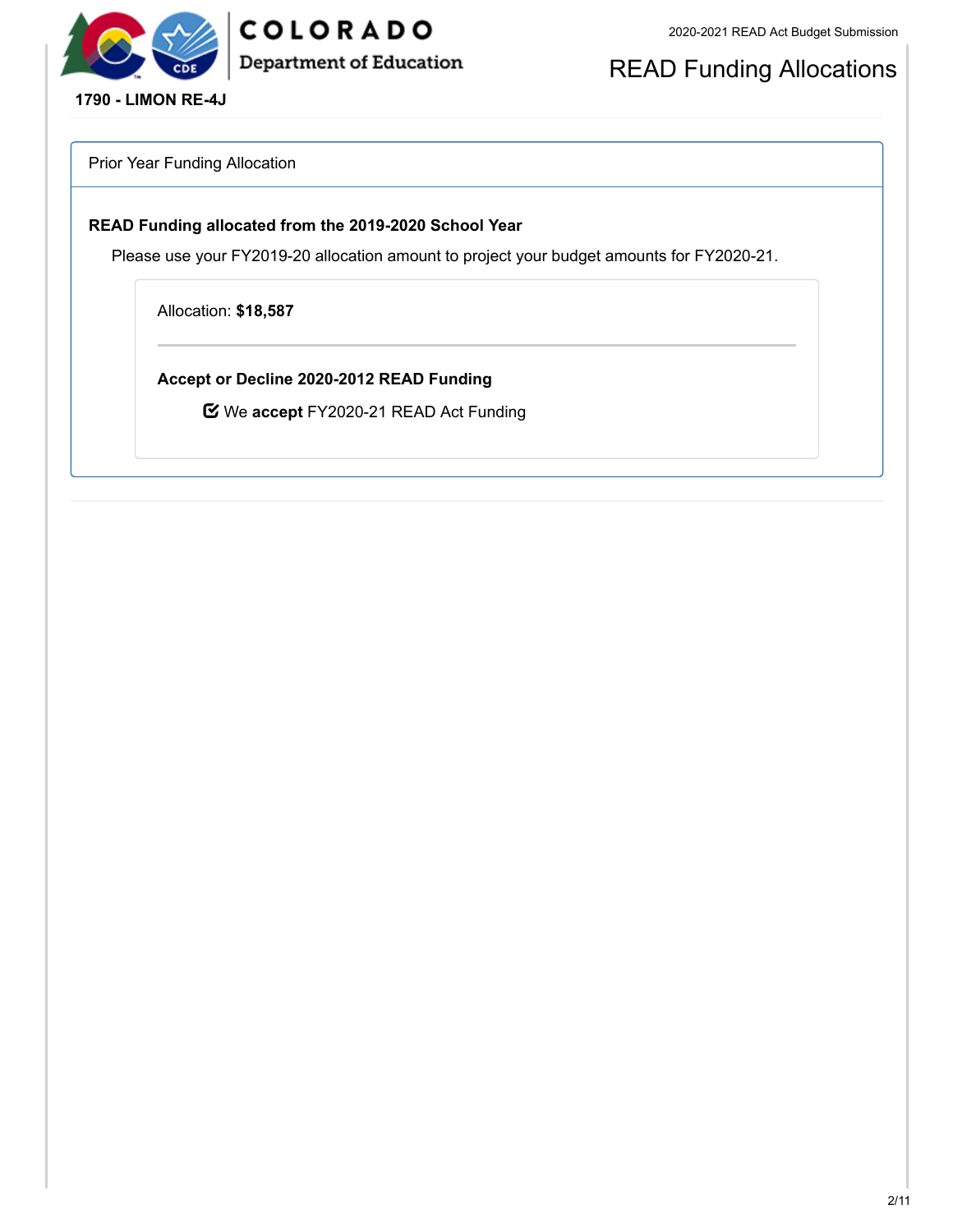## LEP Budget Explanation

**Instructions:** Select the ways in which you plan to use READ Act funds in the upcoming budget year. In order to submit your budget, all assurances must be reviewed and agreed upon, and all boxes must be checked.

In using the per-pupil intervention money distributed pursuant to the READ Act, each LEP shall ensure that some type of intervention, as described in the allowable activities below, is available to each student who is identified as having a significant reading deficiency (SRD) and who is enrolled in kindergarten through third grade in a school operated by the LEP.

Questions and Assurances

#### **READ Act funds will be used to operate a Summer School Literacy Program**

 $\boldsymbol{\heartsuit}$  The summer school literacy program services only students enrolled in K-3 who have an SRD or students below grade level if space is available

 $\boldsymbol{\Xi}$  The summer school literacy program will use scientifically based or evidence based instructional programming in reading that:

- Has been proven to accelerate student reading progress and:
- Provides explicit and systematic skill development in phonemic awareness, phonics, vocabulary development, reading fluency including oral skills, and reading comprehension and;
- Includes scientifically based and reliable assessments and;
- Provides initial and ongoing analysis of student progress in attaining reading competency

#### **READ Act funds will be used to purchase a core reading instructional program that is included on the Advisory List of instructional programming in reading**

 $\mathbf C$  READ Act funds will be used to purchase a supplemental instructional program that is included on the Advisory List of instructional programming in reading

#### **READ Act funds will be used to purchase tutoring services focused on increasing students' foundational reading skills**

 $\Box$  The tutoring service is focused on increasing students' foundational reading skills of phonemic awareness, phonics, vocabulary development, reading fluency including oral skills, and reading comprehension for students who receive instructional services pursuant to READ plans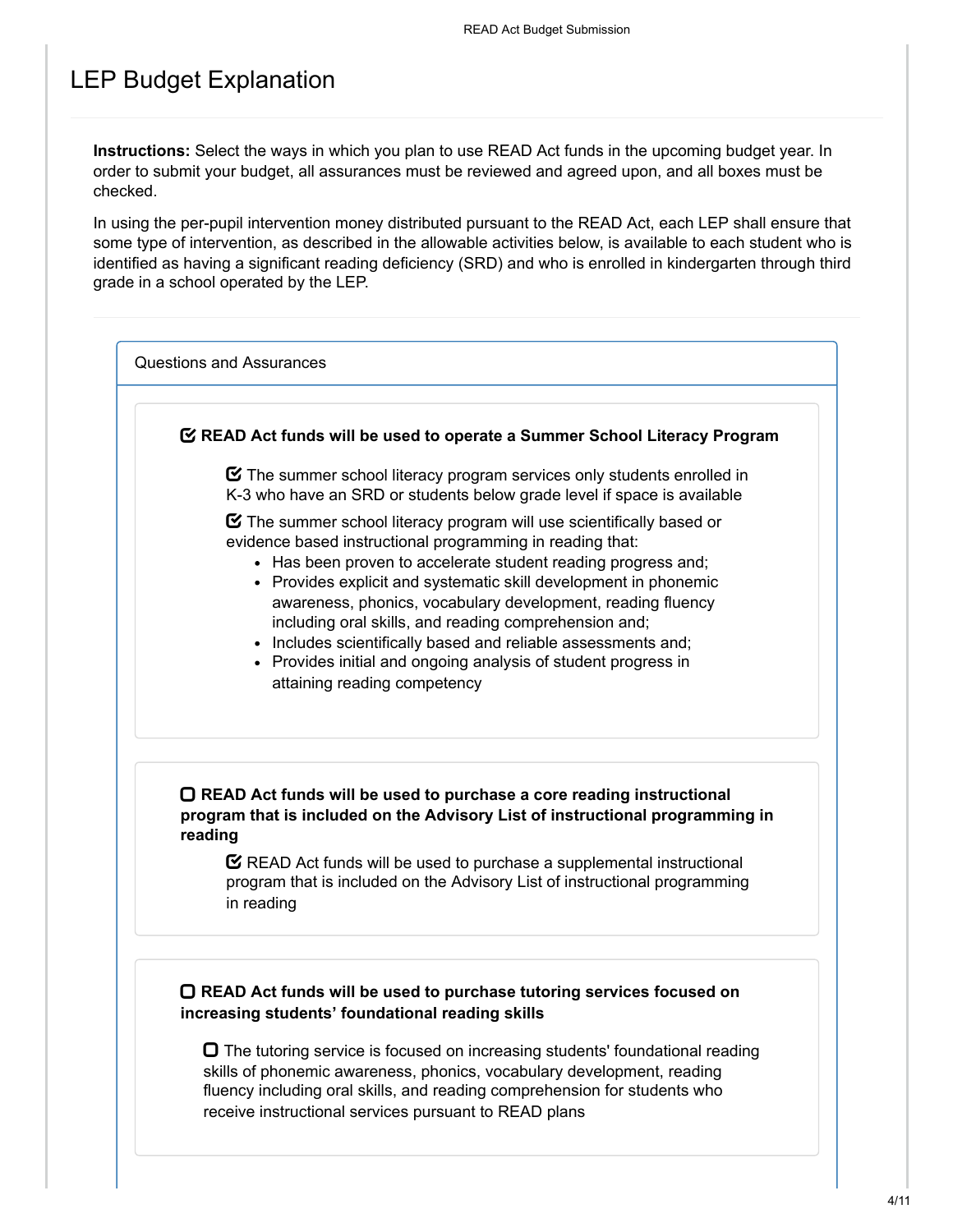**READ Act funds will be used to purchase from a BOCES the services of a reading specialist or reading interventionist who is trained in the science of reading and in teaching the foundational reading skills**

**READ Act funds will be used to provide other targeted, evidence-based or scientifically based intervention services to students who are receiving instructional services, which services are approved by the department**

 $\Box$  READ funds will be used to hire a reading interventionist to provide services which are approved by the department

**READ Act funds will be used to provide technology, including software, which is included on the Advisory List of instructional programming in reading and supporting technologies which may include providing professional development in the effective use of the technology or software**

**READ Act funds will be used to provide professional development programming to support educators in teaching reading. Professional development programming may include hiring a reading coach who is trained in teaching the foundational reading skills to provide job-embedded, ongoing professional development**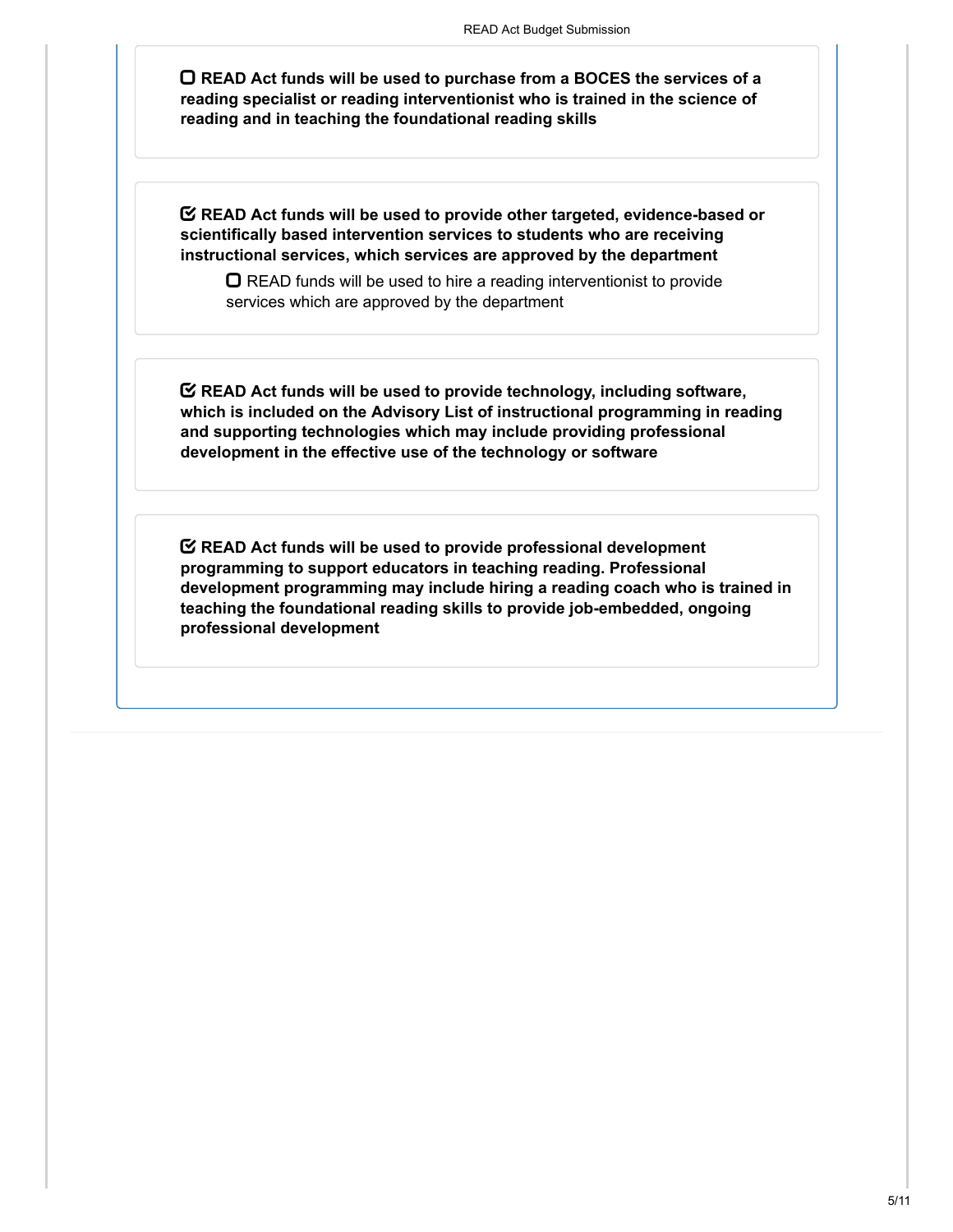### LEP Budget Narrative

**Instructions**: Provide a brief description (no more than 700 words) that addresses each of the questions below. These questions must be completed for any LEP receiving READ Act funds before funds are released.

Implementing Allowable Activities

**Explain how your LEP plans to implement each selected allowable activity. Please ensure that each allowable activity listed aligns with the allowable use(s) of funds as required by statute and matches the allowable use(s) listed in your LEP budget explanation.**

Limon Elementary will be using Read Act funds to support students who have been identified as having a significant reading deficiency in several different areas. Limon Elementary has identified a phonic weakness in our core reading program. To address this, Limon Elementary has purchased the Phonics intervention programs, 95% Group, to support the shortcomings in phonics and phonemic awareness. Limon Elementary School will also be using Read Act dollars to provide support for our summer school program. All identified Read Act students are targeted to attend. Furthermore, Read Act dollars were used to purchase the 95% Summer School Boost Bundle. This Read Act approved intervention was chosen to address student needs and K-3 phonics. Additionally, Read Act funds were used to purchase the Acadience Reading Interim Assessment program. This program allows Limon Elementary students to be benchmarked three times a school year and also progress monitored.

#### Outcomes and Goals

#### **What are your LEP's expected outcomes and goals in the upcoming budget year from implementing your selected allowable activity(ies)?**

Limon Elementary K-3 students are expected to meet or exceed adequate yearly progress in reading. Utilizing Read Act approved supplementary program we are addressing a need for additional support in our Wonders Core program. This need was identified during the CDE provided literacy training that K-3 teachers took in the fall of 2020. Especially the "Keys to Beginning Reading" training. We will utilize the DIBELS system to progress monitor the success on this intervention.

#### Potential Barriers

**What are potential barriers in reaching your expected outcomes and goals? How do you plan to address and/or overcome these barriers?**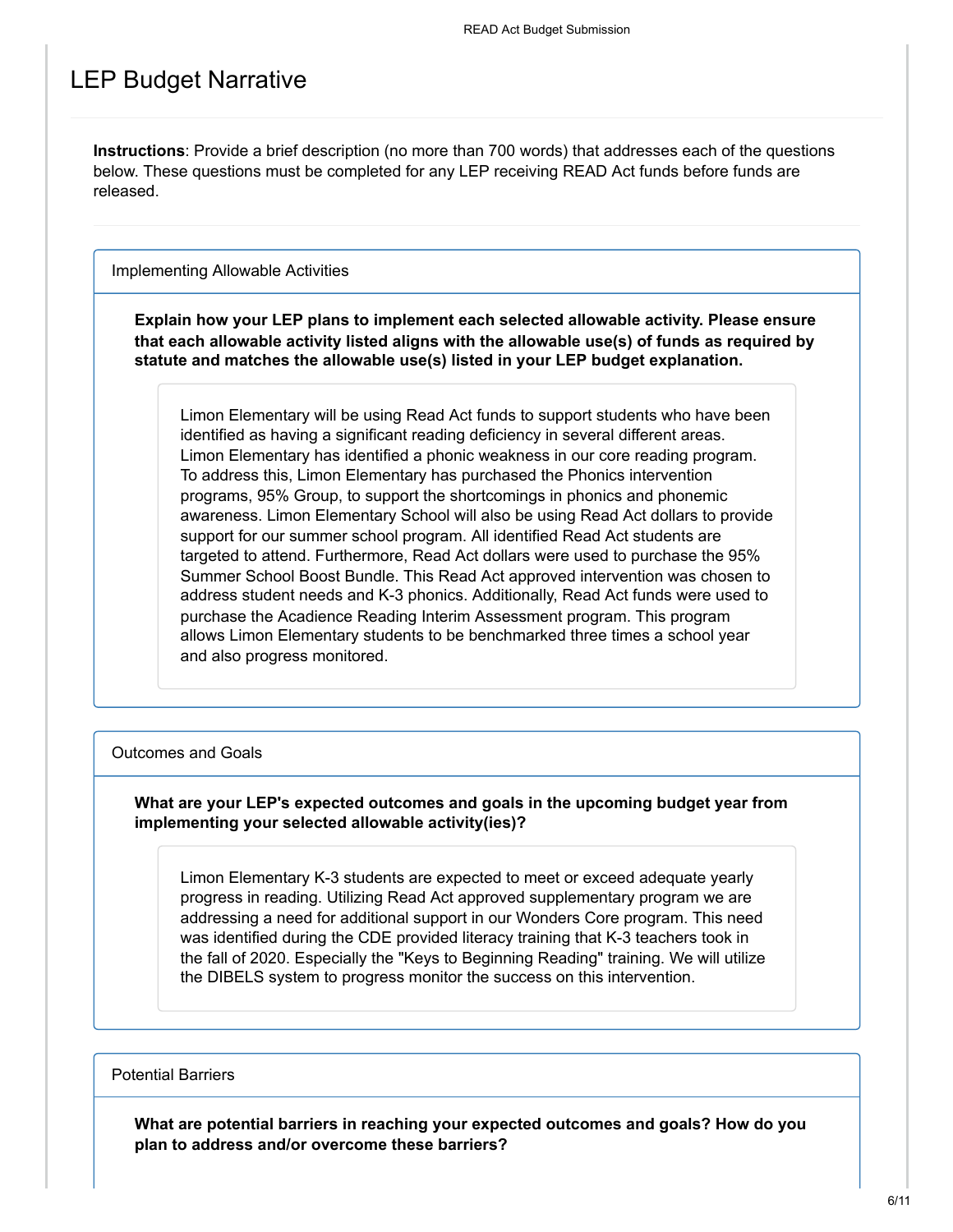The implementation of any core or supplementary literacy program is always in a process of evaluation. We are looking at providing training for staff during the 2021- 2022 school year in the area of phonics and phonemic awareness. Gaining on the momentum that appeared during the CDE provided trainings in literacy we will continue to progress monitor our literacy program and address needs to our student's curriculum.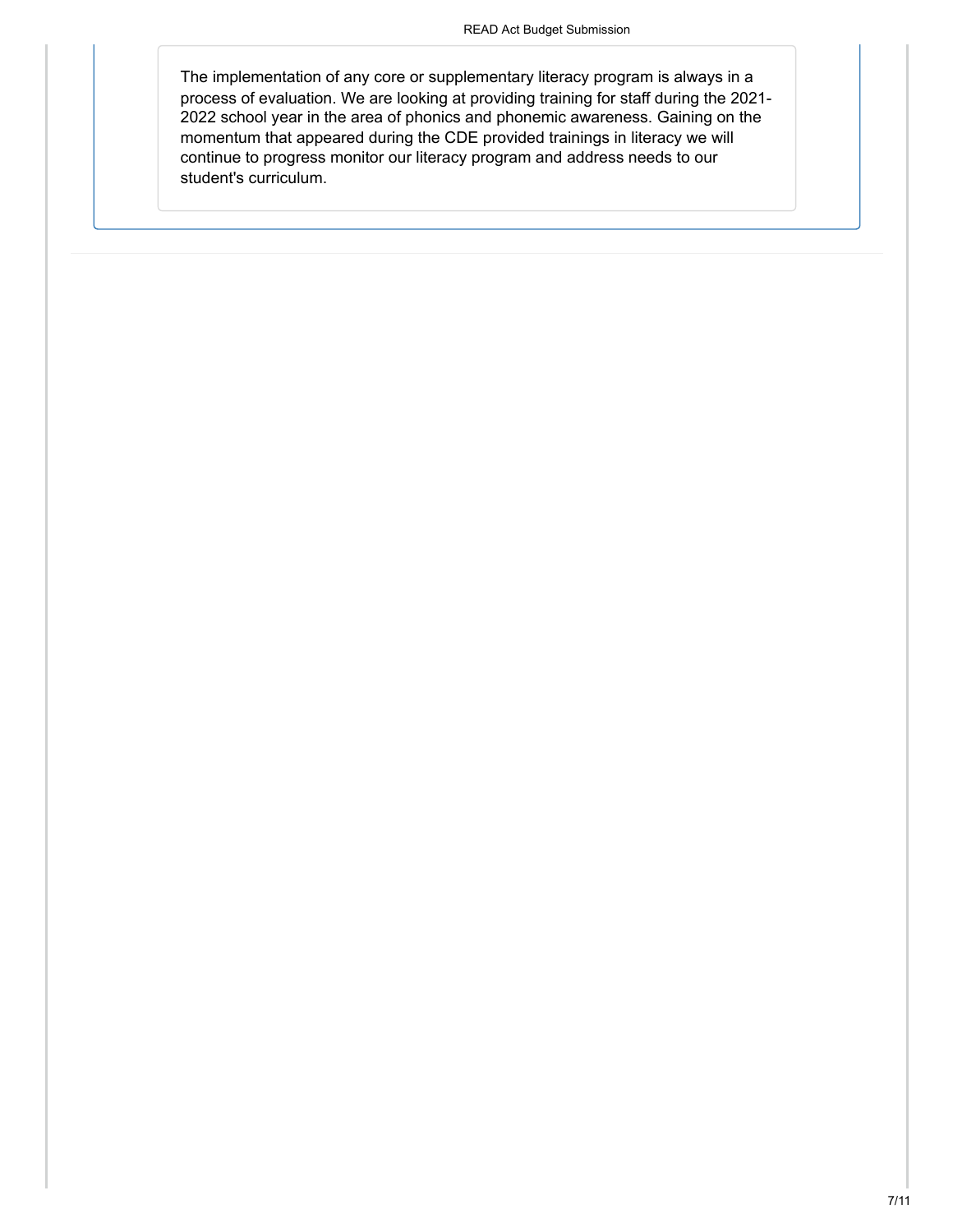## Budget Details

#### Budget Request

For each allowable activity in the budget:

- Select each allowable activity your LEP plans to use READ Act funds for in the upcoming budget year. Ensure that each allowable activity is aligned with the allowable uses of READ funds as required in statute.
- Select each of the instructional program(s) from the drop down list provided that your LEP plans to use in the upcoming budget year. If an instructional program is not listed, please provide the name of the instructional program(s) in the "other" box
- Input the amount requested, the associated program and object codes, and fiscal year. Input the salary position and FTE amount, if applicable.
- Ensure that budgeted costs are clearly tied to the allowable activity and are calculated with detail in the "description of activity" field.

| ID<br>Ref | Allowable<br><b>Activity</b> | Instructional<br>Program | Program<br>Code                                                                  | <b>Object Code</b>           | <b>Salary</b><br><b>Position</b> | <b>FTE</b> | <b>Description</b><br>of Activity                                                                                                                                                      | Requested<br>Amount |
|-----------|------------------------------|--------------------------|----------------------------------------------------------------------------------|------------------------------|----------------------------------|------------|----------------------------------------------------------------------------------------------------------------------------------------------------------------------------------------|---------------------|
| 4093      | Summer<br>School             |                          | Instructional<br>Program<br>$(0010 - 2000)$                                      | 0100 Salaries                | 222 Reading<br>Interventionist   | 100.00     | Limon<br>Elementary<br>used Read<br>Act dollars<br>to pay the<br>salaries of<br>our summer<br>school<br>teachers.                                                                      | \$5,200.00          |
| 4094      | Summer<br>School             |                          | Support<br>Program<br>(2100,<br>2200, 2600,<br>2700, 2800,<br>2900, and<br>3300) | 0640 Book and<br>Periodicals |                                  |            | Read Act<br>dollars were<br>used to<br>purchase<br>95%<br>Phonics<br><b>Booster</b><br><b>Bundle</b><br>Summer<br>School<br>Edition<br>teacher<br>packages<br>and student<br>workbooks | \$971.44            |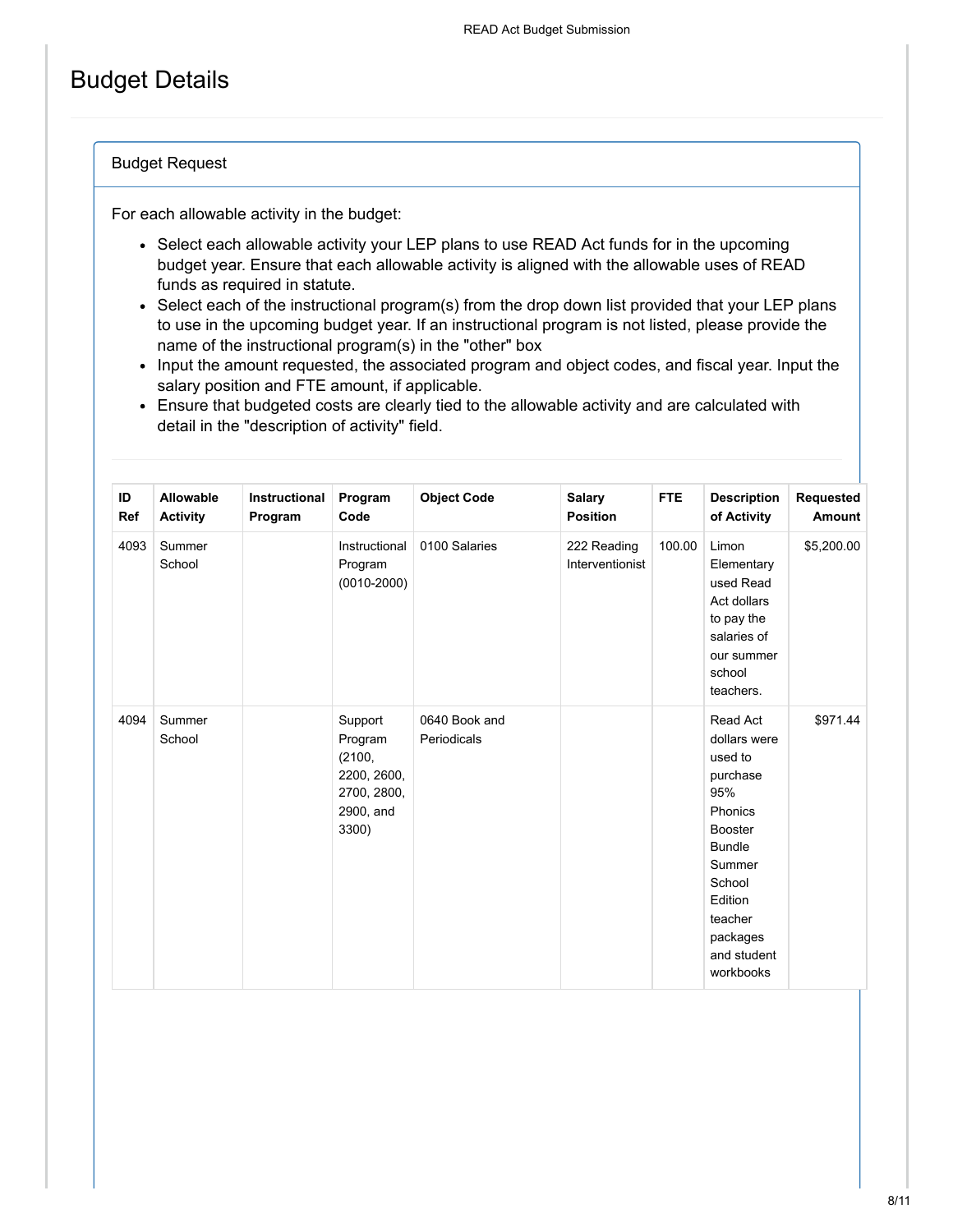| 4494 | Other<br><b>Services</b> | Instructional<br>Program<br>$(0010 - 2000)$                                      | 0600 Supplies                                                 | $K-3$<br>Intervention<br>program<br>95% group<br>was<br>purchased<br>to help with<br>a phonic<br>weakness in<br>our core<br>reading<br>program. | \$7,880.00  |
|------|--------------------------|----------------------------------------------------------------------------------|---------------------------------------------------------------|-------------------------------------------------------------------------------------------------------------------------------------------------|-------------|
| 4495 | PD<br>Programming        | Support<br>Program<br>(2100,<br>2200, 2600,<br>2700, 2800,<br>2900, and<br>3300) | 0300 Purchased<br>Professional &<br><b>Technical Services</b> | <b>Teachers</b><br>purchased a<br>professional<br>development<br>95%<br>webinar.                                                                | \$35.00     |
| 4496 | Technology               | Support<br>Program<br>(2100,<br>2200, 2600,<br>2700, 2800,<br>2900, and<br>3300) | 0300 Purchased<br>Professional &<br><b>Technical Services</b> | Limon<br>Elementary<br>used Amplify<br><b>DIBELS</b><br>program<br>progress<br>monitor<br>students.                                             | \$2,100.00  |
| 4497 | Other<br><b>Services</b> | Instructional<br>Program<br>$(0010 - 2000)$                                      | 0850 Other, Internal<br>Charge/Reimbursement<br>Accounts      | 15% carry<br>over                                                                                                                               | \$2,401.04  |
|      |                          |                                                                                  |                                                               | Allocation:                                                                                                                                     | \$18,587.48 |
|      |                          |                                                                                  |                                                               | <b>Budgeted Amount:</b>                                                                                                                         | \$18,587.48 |
|      |                          |                                                                                  |                                                               | Funds Remaining:                                                                                                                                | \$0.00      |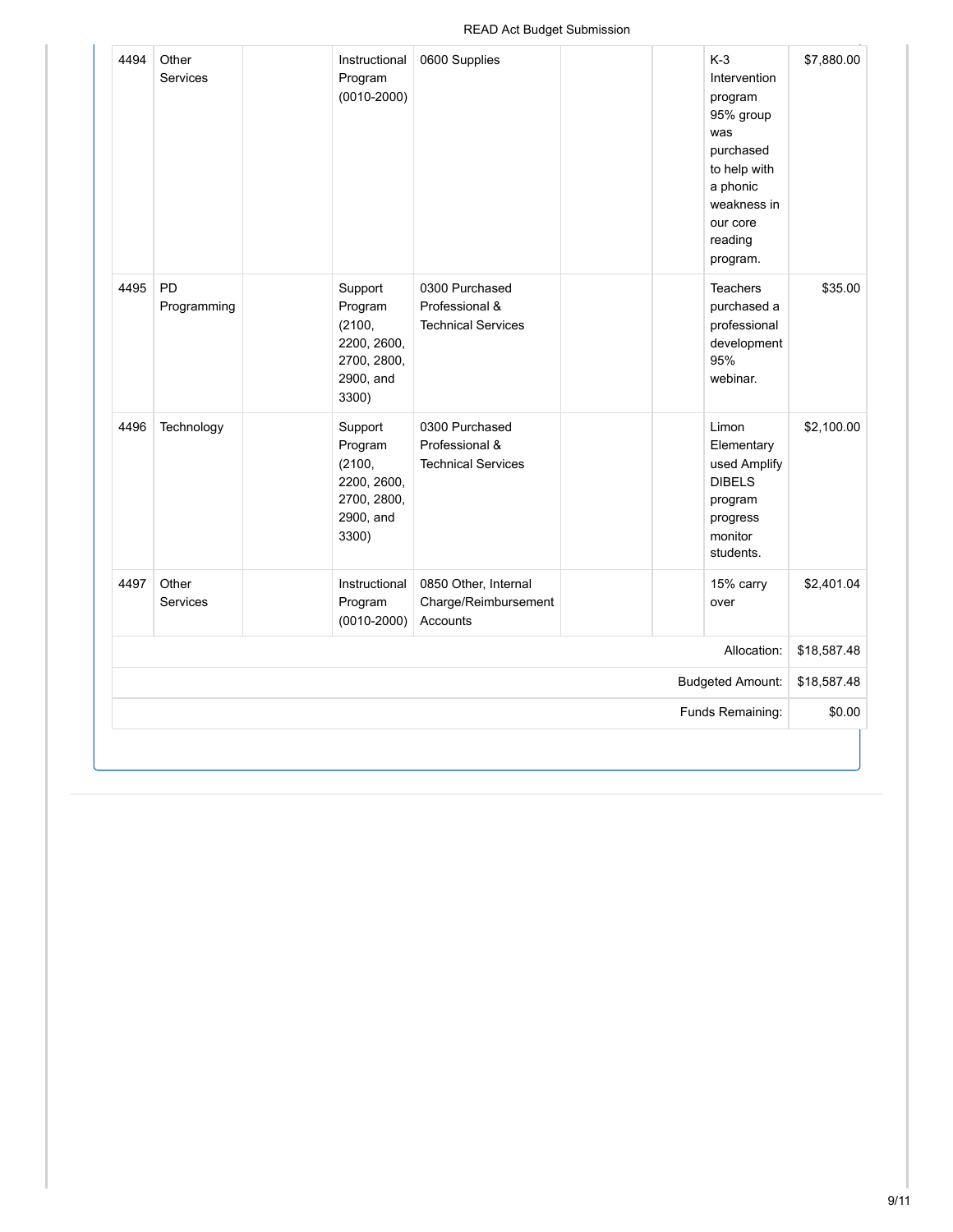# Budget Summary

### Budget Program Totals

### **Instructional Program (0010-2000)**

| <b>Object Codes</b>                                | <b>Total</b> |
|----------------------------------------------------|--------------|
| 0100 Salaries                                      | \$5,200.00   |
| 0600 Supplies                                      | \$7,880.00   |
| 0850 Other, Internal Charge/Reimbursement Accounts | \$2,401.04   |
| <b>Budget Program Total:</b>                       | \$15,481.04  |

### **Support Program (2100, 2200, 2600, 2700, 2800, 2900, and 3300)**

| <b>Object Codes</b>                              | Total      |
|--------------------------------------------------|------------|
| 0300 Purchased Professional & Technical Services | \$2,135.00 |
| 0640 Book and Periodicals                        | \$971.44   |
| <b>Budget Program Total:</b>                     | \$3,106.44 |

| <b>Allowable Activity Totals</b> |              |
|----------------------------------|--------------|
| <b>Activity</b>                  | <b>Total</b> |
| <b>Other Services</b>            | \$10,281.04  |
| PD Programming                   | \$35.00      |
| Summer School                    | \$6,171.44   |
| Technology                       | \$2,100.00   |

| <b>READ Budget Totals</b> |             |             |
|---------------------------|-------------|-------------|
|                           | Allocation: | \$18,587.48 |